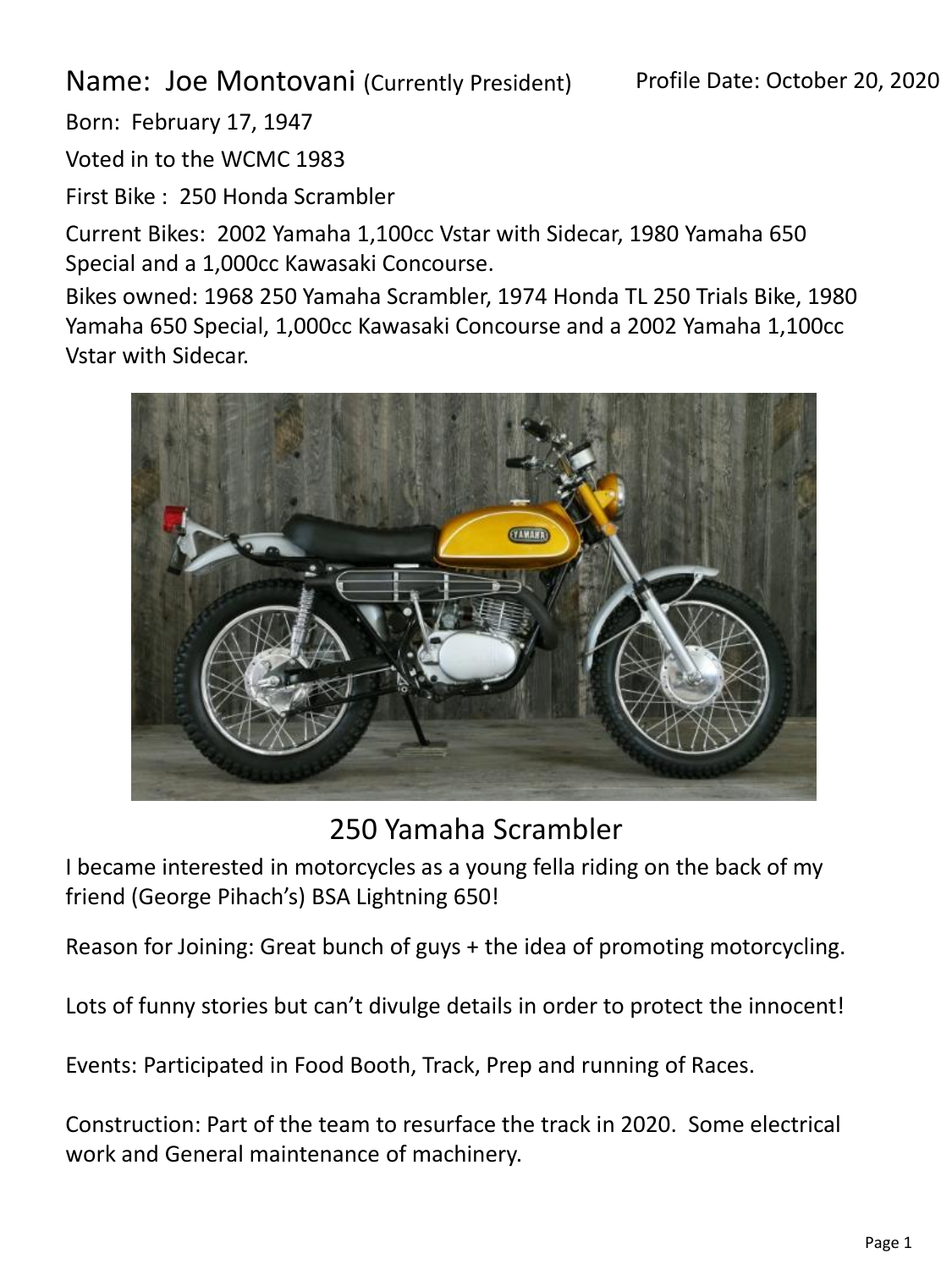

## Honda TL 250 Trials Bike



1980 650 Yamaha Special